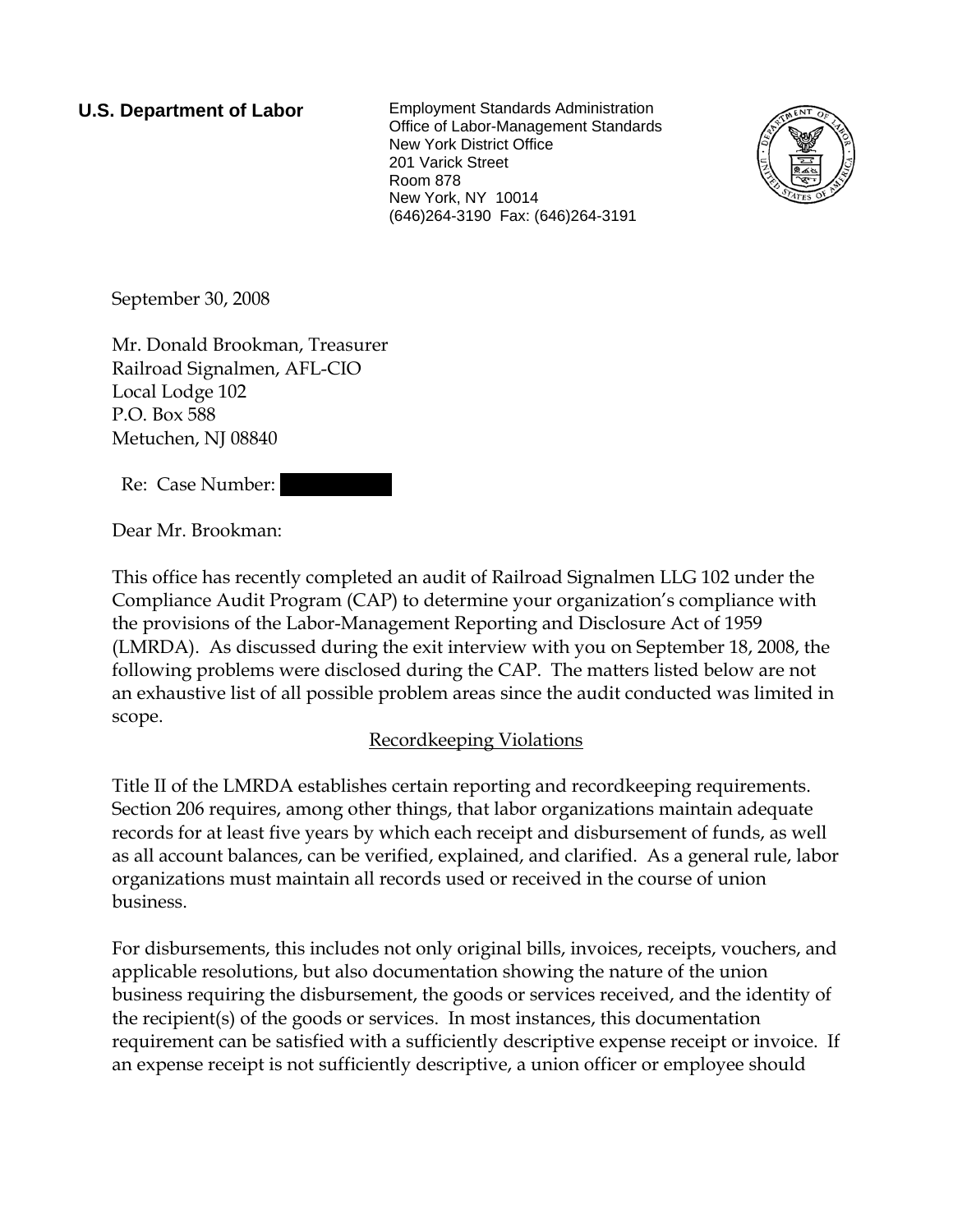Mr. Donald Brookman September 30, 2008 Page 2 of 5

write a note on it providing the additional information. For money it receives, the labor organization must keep at least one record showing the date, amount, purpose, and source of that money. The labor organization must also retain bank records for all accounts.

The audit of Local Lodge 102's 2007 records revealed the following recordkeeping violations:

1. Failure to maintain meeting minutes

Local Lodge 102 did not maintain executive board meeting minutes during the audit period. In addition, your union failed to maintain membership meeting minutes for January and April 2007. Minutes of all membership and executive board meetings must be maintained to verify disbursement authorizations discussed in membership and executive board meetings.

2. Failure to record receipts

Local Lodge 102 did not enter in its check stubs, dues receipts deposited in December 2007. Your union recorded December 2007's dues receipts in February 2008 instead. Entries in union records should be made in a timely manner. In addition, union records must show the date of dues receipt. The date of receipt is required to verify, explain, or clarify amounts required to be reported in Statement B (Receipts and Disbursements) of the LM-3. The LM-3 instructions for Statement B state that the labor organization must record receipts when it actually receives money and disbursements when it actually pays out money. Failure to record the date money was received could result in the union reporting some receipts for a different year than when it actually received them.

Based on your assurance that Local Lodge 102 will retain adequate documentation in the future, OLMS will take no further enforcement action at this time regarding the above violations.

### Reporting Violations

The audit disclosed a violation of LMRDA Section 201(b), which requires labor organizations to file annual financial reports accurately disclosing their financial condition and operations. The Labor Organization Annual Report (Form LM-3) filed by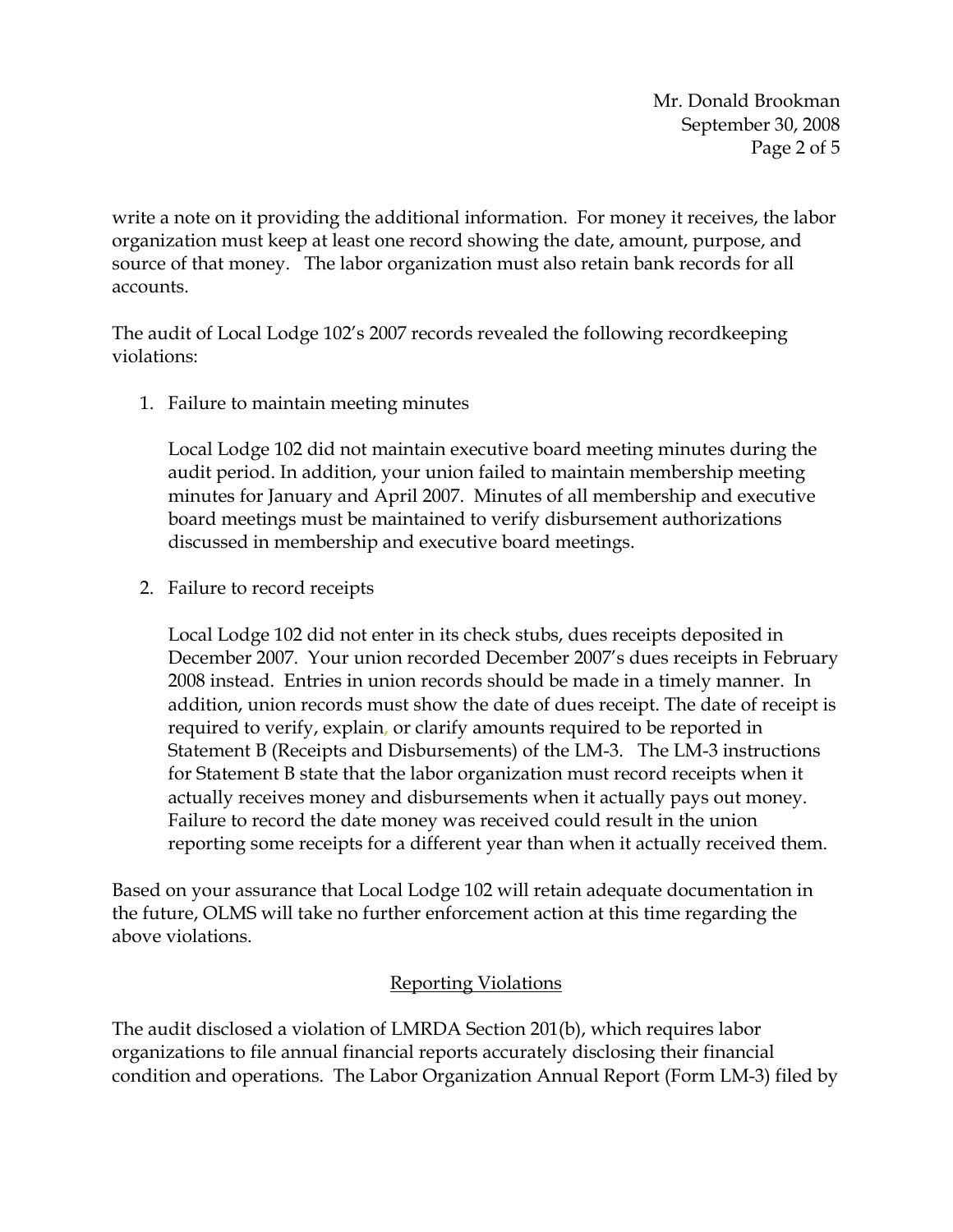Mr. Donald Brookman September 30, 2008 Page 3 of 5

Local Lodge 102 for fiscal year ending December 31, 2007 was deficient in the following areas:

#### 1. Cash Reconciliation

It appears that the cash figures reported in Item 25 are not the cash figures according to the union's books after reconciliation to the bank statements. The instructions for Item 25 state that the union should obtain account balances from its books as reconciled to the balances shown on bank statements. The audit disclosed that the union's cash amount in 25B the end of report of period was at least \$25,830. This change must be made in item 25 B to reflect the correct amount on an amended Form LM-3 for fiscal year ending December 31, 2007.

2. Dues Rates and Fees

Local lodge 102 failed to include the total minimum and maximum amount of initiation fees collected from members who joined the union and non-members who were hired by employer but chose not to join the union as required by Title II of the LMRDA. This change must be reported in Item 23 b initiation fees on an amended Form LM-3 for fiscal year ending December 31, 2007.

3. Cash Receipts

Local lodge 102 improperly entered dues receipts in item 39 Per Capita tax instead of Item 38 Dues. For LM reporting purposes, all dues payments received via employer checkoff or direct payments from members must be reported in Item 38 Dues.

4. Disbursements to Officers

Local Lodge 102 did not include some reimbursements to officers totaling at least \$2,175.68 in the amounts reported Item 24 (All Officers and Disbursements to Officers). It appears the union erroneously reported these payments in Item 54.

The union must report most direct disbursements to Local Lodge 102 officers and some indirect disbursements made on behalf of its officers in Item 24. A "direct disbursement" to an officer is a payment made to an officer in the form of cash, property, goods, services, or other things of value. See the instructions for Item 24 for a discussion of certain direct disbursements to officers that do not have to be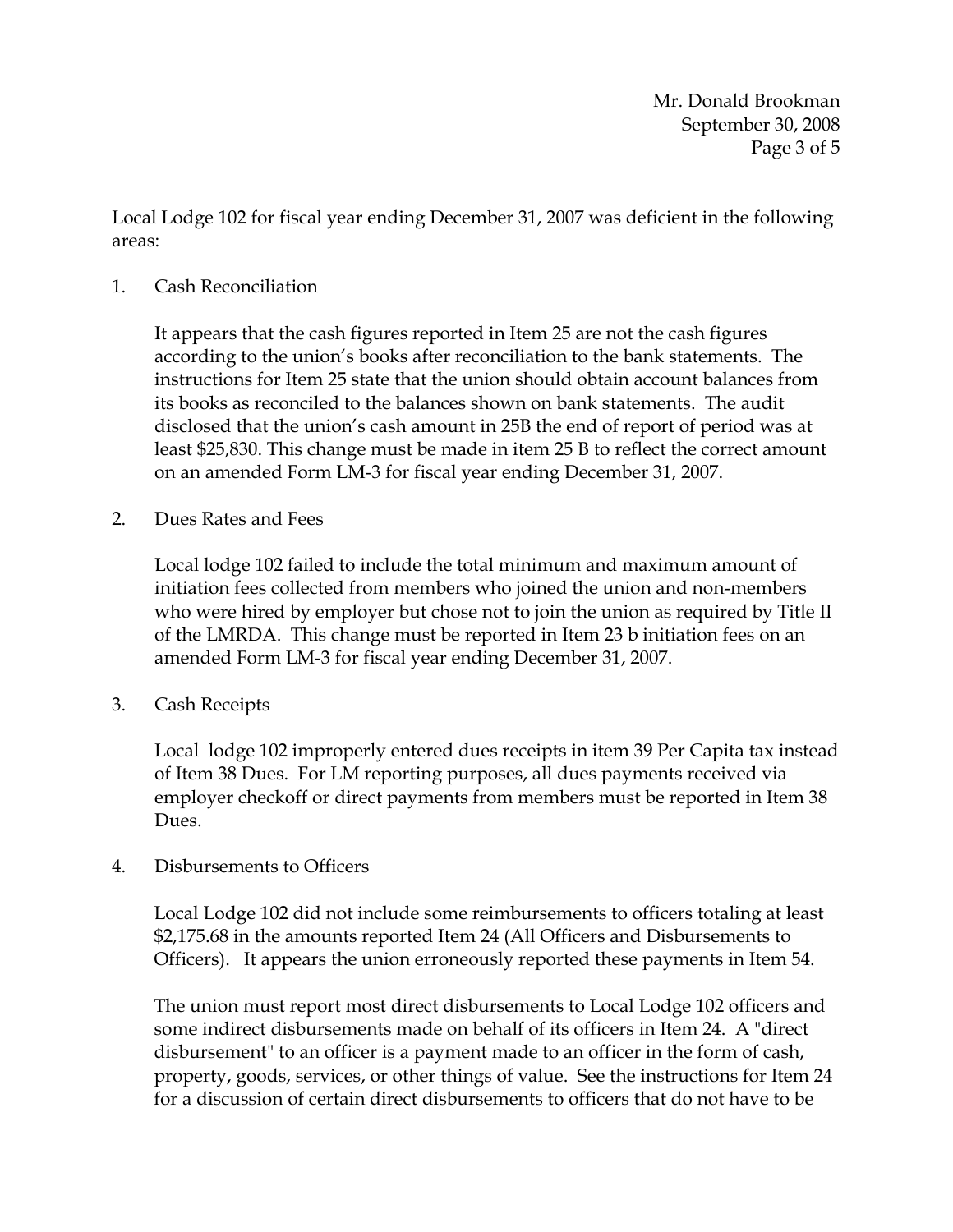Mr. Donald Brookman September 30, 2008 Page 4 of 5

reported in Item 24. An "indirect disbursement" to an officer is a payment to another party (including a credit card company) for cash, property, goods, services, or other things of value received by or on behalf of an officer. However, indirect disbursements for temporary lodging (such as a union check issued to a hotel) or for transportation by a public carrier (such as an airline) for an officer traveling on union business should be reported in Item 48 (Office and Administrative Expense).

### 5. Total Disbursements

Local lodge 102 inaccurately reported the total amounts of disbursements in Form LM-3 for fiscal year ending December 31, 2007. The organization's Form LM-3, Item 55 Total Disbursements reflected \$157,092. However, the audit disclosed that the organization's total disbursements were approximately \$156,557.Therefore, the union must amend its LM-3 report to accurately reflect total disbursements in fiscal year ending 12/31/07.

The audit revealed that Local lodge 102 must file an amended Form LM-3 for fiscal year ending December 31, 2007 to correct the deficient items discussed above. However, the union submitted the amended LM-3 form including accurate information received by our office on September 29, 2008.

# Other Violations

The audit disclosed the following other violation(s):

1. Inadequate Bonding

The audit revealed a violation of LMRDA Section 502 (Bonding), which requires that union officers and employees be bonded for no less than 10 percent of the total funds those individuals or their predecessors handled during the preceding fiscal year.

Local lodge 102 officers are currently bonded for \$15,000, but they must obtain bonding coverage of at least \$18,238. Local lodge 102 should obtain adequate bonding coverage for its officers immediately. During our exit interview, you committed to submit proof of bonding coverage with the required amount to the above address by September 26, 2008. As of that date, the updated bond has not been received by OLMS-NYDO.